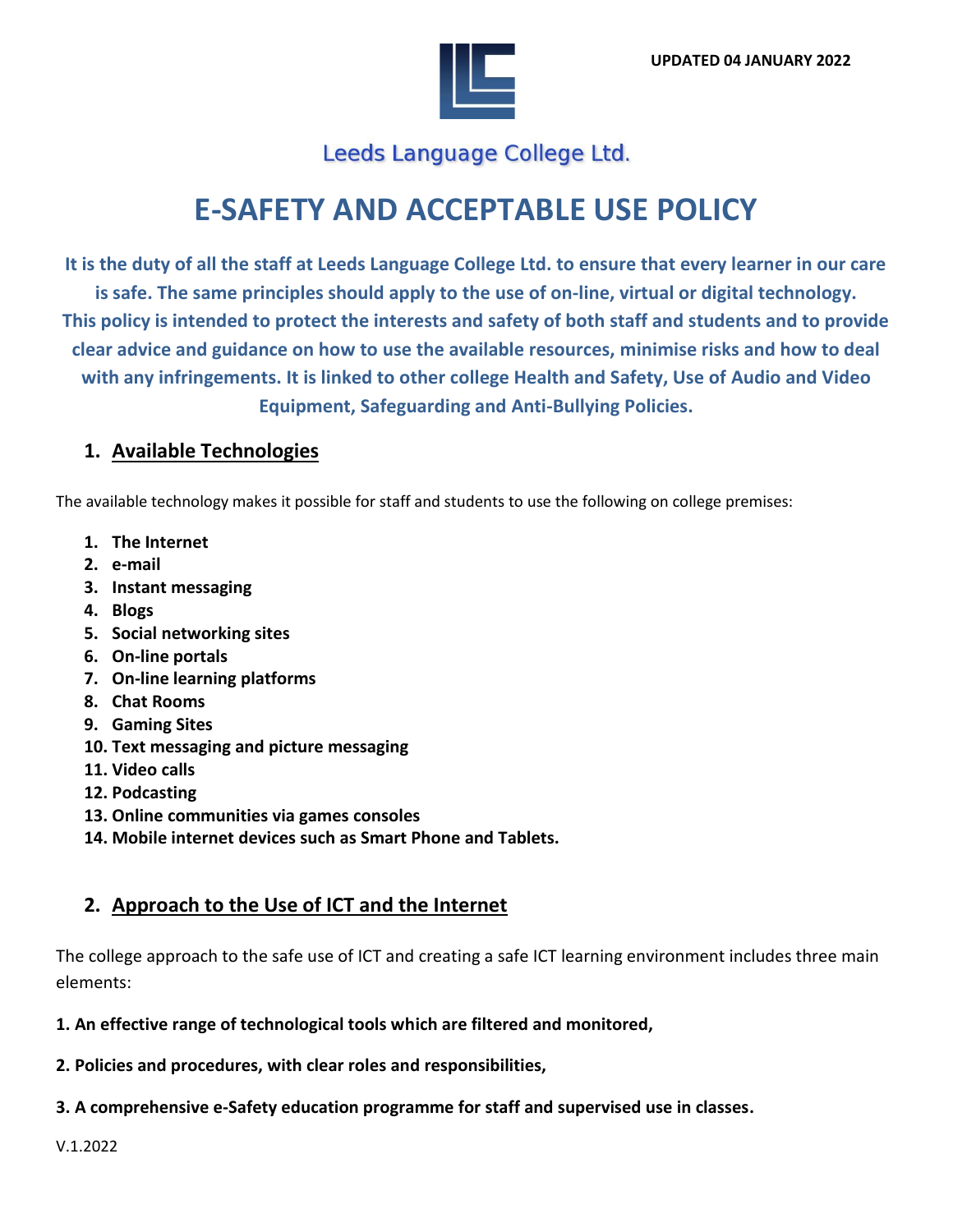# **3. Staff Responsibilities**

All staff are encouraged to address any e-safety issues which may arise in classrooms, on a daily basis. The responsibility for E-Safety has been designated to senior members of the academic team:

- **1. All staff working with children are responsible for demonstrating, promoting and supporting safe behaviours in their classes and following school e-Safety procedures.**
- **2. All staff receive regular information and training on e-safety issues in the form of external and inhouse training,**
- **3. New staff receive information and training on the use of ICT resources at the college, as part of their extended induction and training,**
- **4. All staff are made aware of individual responsibilities relating to the safeguarding of children within the context of e-safety and know what to do in the event of misuse of technology by anyone at the college,**
- **5. All staff are encouraged to incorporate e-safety activities and awareness within their syllabus and through a culture of talking about issues as they arise,**
- **6. E-safety records of concern are completed by staff as soon as incidents occur and are reported directly to the school's designated E-security or safeguarding teams.**

# **4. Use of the Internet**

Staff, learners and visitors have access to the internet through the school's fixed and mobile internet technology.

- **1. Staff should email learners using their account on the nfomedia staff or student portals and not personal accounts.**
- **2. Staff will preview any websites before recommending to learners.**
- **3. If internet research is set for homework, specific sites will be suggested that have previously been checked by the teacher.**
- **4. The CEOP Report Abuse button is available on the school website and teachers make young learners aware of this and when it is appropriate to use it.**
- **5. The Bully Watch button is available on the school website and teachers make young learners aware of this and when it is appropriate to use it.**
- **6. If staff or learners discover an unsuitable site, the screen must be switched off immediately and the incident reported to the E-security coordinator or welfare team.**
- **7. Staff and learners using the World Wide Web are expected not to deliberately seek out offensive materials. Should anyone encounter any such material accidentally, they are expected to switch it off immediately.**
- **8. Learners and staff are expected not to use any rude or offensive language in their email communications and contact only people they know,**
- **9. No personal information such as phone numbers and addresses should be given out and published on the staff portals or between students and staff,**
- **10. No arrangements should be made on-line to meet someone unless this is part of an approved college activity,**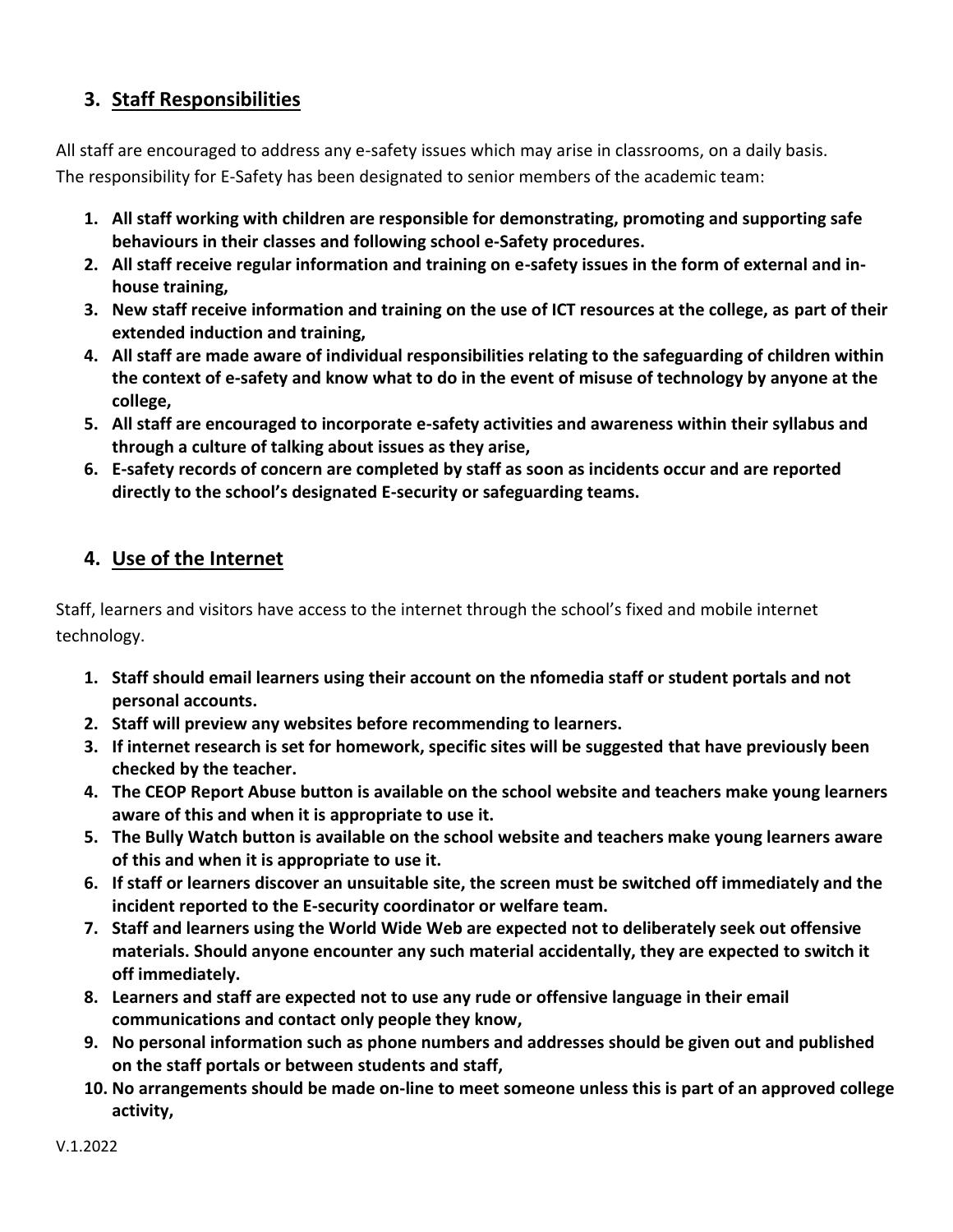- **11. Passwords to all equipment and internet accounts should not be shared with learners or other members of staff, unless there is a formal instruction to do so from management,**
- **12. If staff bring in their own devices such as mobile phones, these are to be used only for learning activities, during break times and kept on silent.**
- **13. If learners bring in mobile phones they should be used in supervised learning activities only, otherwise they should be kept switched off and out of sight.**

#### **5. Data Protection**

Staff should only take information offsite if they are authorised to and only when it is necessary and required in order to fulfill their role.

- **1. If staff are unsure they should speak to a member of the management team.**
- **2. Staff should not leave folders, mobile phones, laptops or other equipment unattended in the classrooms,**

#### **6. Social Networking**

Under no circumstances should current college learners and particularly under-age learners be added as friends on teachers' personal social media platforms, unless known as a friend or relative prior to the learners' enrolment. Adult learners can be added if their course has been completed and they are no longer studying at the college.

Any communications or content staff and learners publish that causes damage or loss of reputation to the college or any of its employees or any third party's reputation may amount to libel for those no longer employed or studying at the college or misconduct or gross misconduct for those still in employment. All such instances will be investigated.

Any communications made by staff and learners in a professional capacity through social media must not either knowingly or recklessly:

- **1. place a child or young person at risk of harm;**
- **2. bring the college into disrepute;**
- **3. breach confidentiality;**
- **4. breach copyright;**
- **5. breach data protection legislation**
- **6. do anything that could be considered discriminatory against, or bullying or harassment of, any individual, for example by making offensive or derogatory comments relating to sex, gender reassignment, race (including nationality), disability, sexual orientation, religion or belief or age; using social media to bully another individual; or posting images that are discriminatory or offensive or links to such content.**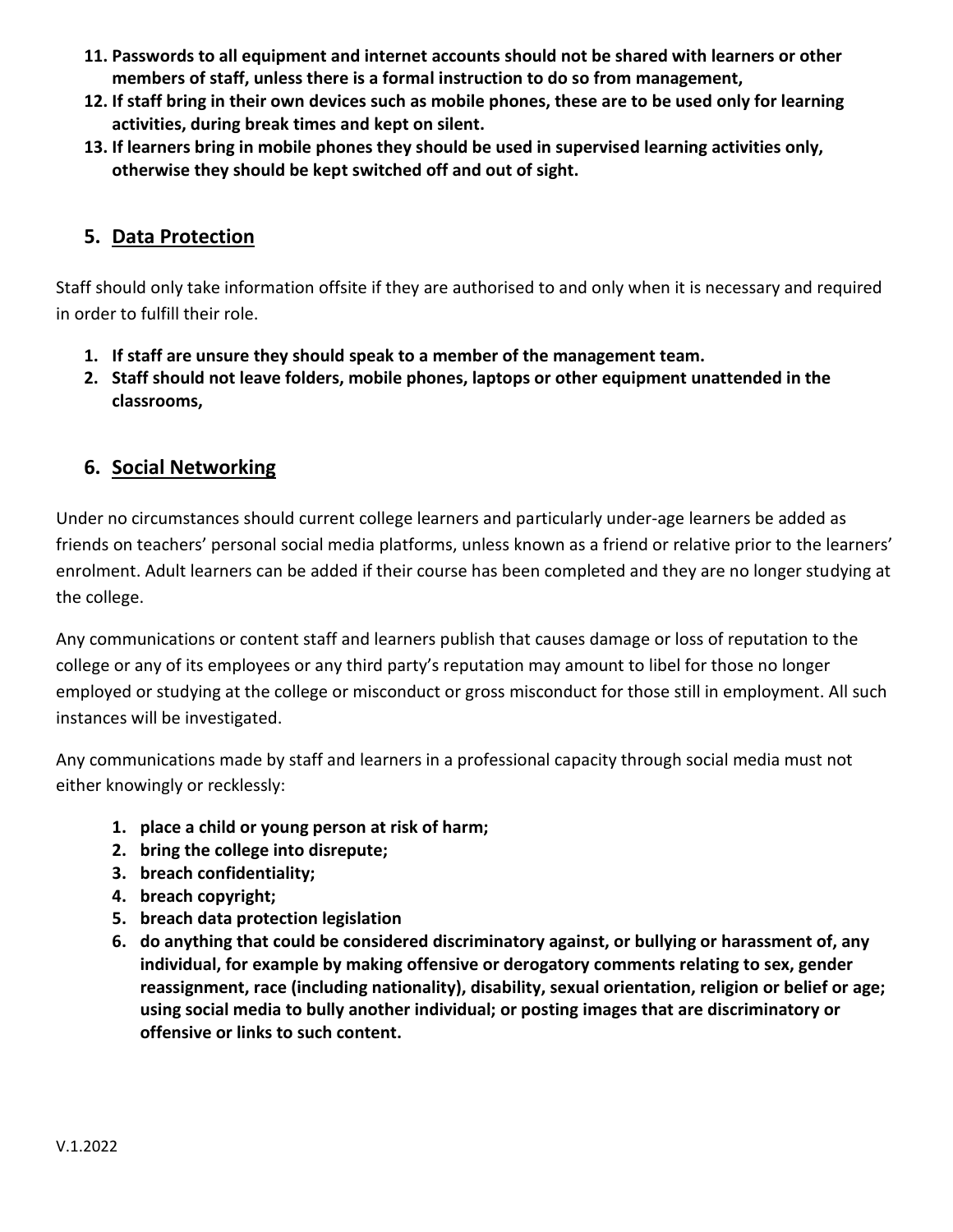## **7. Digital Images**

During trips and outings staff are to use digital cameras and video cameras provided by the college:

- **1. Under no circumstances should staff use personal equipment such as digital cameras or camera phones to store images of children,**
- **2. Staff should ensure learners do not take photos of children or personal property during trips and outings.**
- **3. When taking pictures staff should check that learners have no objections to being photographed and informed that pictures taken on trips and outings may be used for publicity materials. Any learners or staff who want to opt out of being in photographs should stand aside and not pose for the picture. Please note that all photographs taken on college premises and outings may be used for publicity and advertising. Staff and students should refrain from posing for photographs if they do not want their image to be used on college publications and websites.**

## **8. General Guidelines for the Use of Technology in Class with Adult Learners:**

- 1. Teachers are advised to check all content that they show in class before the lesson so as not to cause offence or embarrassment to students. Adult themes are only acceptable on condition that students have been briefed about the content of the film or programme before the lesson and given the possibility to opt out of the activity if they find the content questionable. Students who choose to opt out can be given exercises to do in the library.
- 2. Teachers should be aware that some individuals may use social media, electronic devices such as mobile phones, tablets and cameras to groom and exploit under-age students. Teachers are required to report any cases of inappropriate or suspicious on-line conduct or activity such as cyber-bullying, stalking or photographing of under-age students.
- 3. Teachers are permitted to use the Internet in class for teaching and educational purposes only. The Staffroom PC should be used for lesson preparation and work-related internet use/research. Teachers may use the staffroom PC for browsing or personal emails early in the morning or at the end of the day when classes have not yet started or have finished and the staffroom PC is not needed by other teachers. The college has free WiFi access, which teachers can use with their personal laptops/iphones for their own personal use. The PCs in the computer room can also be used for emails and browsing at break time, when they are not being used by students or other teachers.
- 4. Downloading large files in torrents is not permitted as it slows down the entire network.
- 5. Accessing adult, porn, hate or otherwise offensive websites is not permitted on college premises.
- 6. Writing or disseminating offensive, indiscreet, disrespectful or indecent messages/information/pictures about other members of staff, the management or students is not permitted.